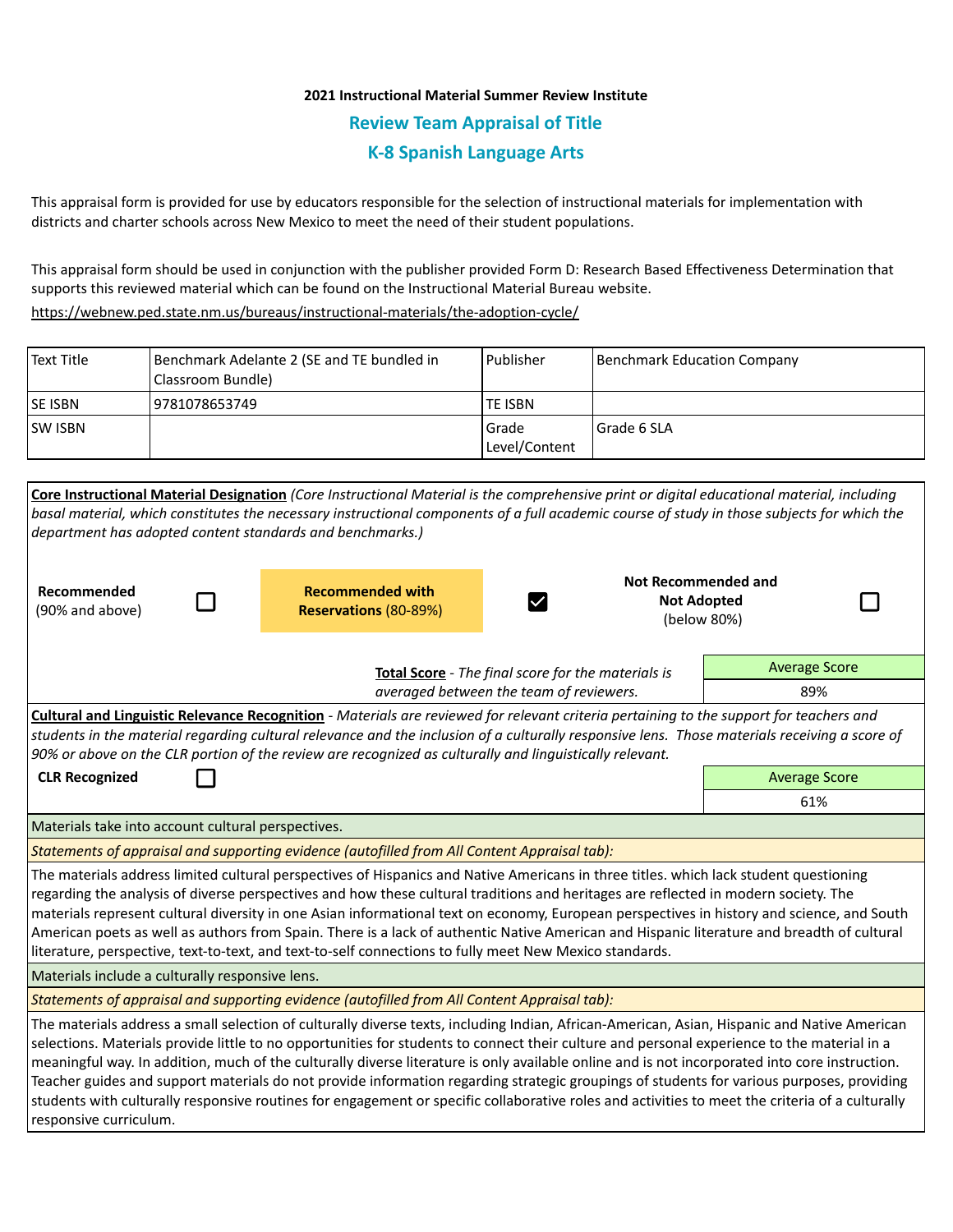**Standards Review** *- Materials are reviewed for alignment with the state adopted content standards, benchmarks and performance standards.*

Average Score

92%

Materials align with grade level SLA standards overall.

*Statements of appraisal and supporting evidence:* 

The materials are aligned with 6th grade standards. The textbook allows teachers to address all student levels so that modifications can be made if needed for those students who require either advanced lessons or language support. Throughout the units and lessons, guidance is provided for teachers to attend to standards based instructional expectations while offering students a variety of reading, writing, speaking, and listening activities to help support student mastery of all grade level content standards.

Materials align to reading standards.

*Statements of appraisal and supporting evidence:* 

The textbook is aligned to 6th grade reading standards. Students have access to a variety of texts and academic activities. Students read texts more advanced in complexity throughout the school year. The book analyzes and evaluates common characteristics of literature works from various genres. Students cite evidence to support their conclusions from the text. Among the presented texts, there are several activities where students need to find the main idea and details that support it. Students analyze how characters are evolving and analyze the structure of the text and how the use of the language is supporting it. Students explore a variety of cultural experiences in the text.

Materials align to writing standards.

*Statements of appraisal and supporting evidence:* 

The material provides social interaction while students engage during the writing process. The teacher guide, rubrics and writing prompts expose students to grade level academic vocabulary suitable to identify and use the meaning and functions in the written language. The Student Edition provides opportunities for students to write about literary works by comparing and contrasting and identifying the argument in the texts. Students incorporate their personal perspectives, in writing, in the proyecto de investigación at the end of each unit.

Materials align to speaking and listening standards.

*Statements of appraisal and supporting evidence:* 

The instructional materials provide prompts for students to collaborate and present their ideas. At the beginning of each unit, the launch lesson provides a video which students listen to and talk with peers regarding their ideas on the essential question. Students utilize language sentence frames for successful conversations. The texto de lectura atenta provides opportunities for students to explicitly draw on their preparation by referring to evidence from texts to stimulate a thoughtful, well-reasoned exchange of ideas. Materials lack direct instruction or rubrics to address the language of speaking and listening.

Materials align to language standards.

*Statements of appraisal and supporting evidence:* 

Language standards are supported in the Teacher guide minilessons and intervention guides for language and grammar, providing worksheets to address specific grammar, spelling and sentence syntax activities. For example, in the teacher's guide, a variety of language mini lessons are presented and students are asked to practice in their student booklets by identifying the language component and applying it to their own writing. Students use the Spanish language objectives to read, write and speak throughout the modules and create presentations about units of study. Student rubrics assess ability to maintain uniformity in style and tone, through the use of language, in order to express clarity and coherence of ideas.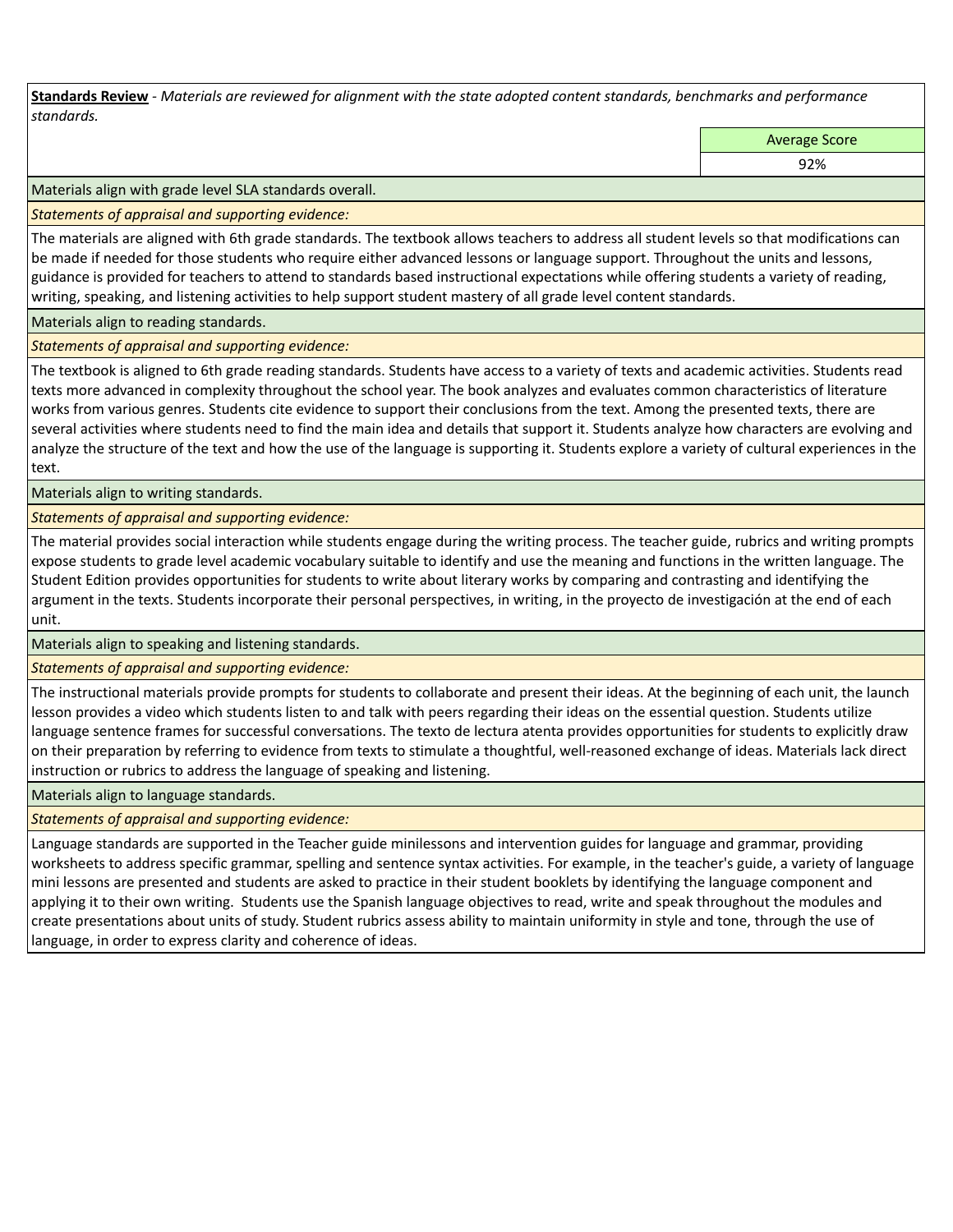**SLA Content Review** *- Materials are reviewed for relevant criteria pertaining to the support for teachers and students in the specific content area reviewed.*

Average Score

90%

Materials provide a selection and range of high-quality texts worthy of students' time and attention, exhibiting exceptional craft and thought and/or providing useful information.

*Statements of appraisal and supporting evidence:* 

The anchor texts are included in the student workbooks and contain interdisciplinary selections related to science and social studies based on the focus of each unit. The reading selections allow for discussion about real world perspectives and activities that are addressed through the four domains of language of reading, writing, listening and speaking in conjunction with addressing the standards. Informational text features, visuals and graphics are included and enhance student engagement with the text. Fictional text is lacking rich artistic illustrations. Additionally, ebooks that correlate with the anchor text and the unit of study are provided for small group and independent reading.

Questions in the materials are high-quality text-dependent and text-specific questions. The overwhelming majority of these questions are text-specific and draw student attention to the particulars in the text.

*Statements of appraisal and supporting evidence:* 

Depth of knowledge questions are incorporated throughout each unit, culminating with a student investigation and analysis project. Questions are provided at the launch of each unit, incorporating an essential question that is the focal point. Three questions are provided at the beginning of the unit that call for analytical thinking about real world issues. Throughout the project, exploring areas exposed by the questions provided at the end of the unit help to build cohesiveness, ending in a presentation addressing these issues. Questioning takes place periodically in the student workbook in the sections Ampliar, Reflexionar, Escribir. The questions in these sections draw the students' attention back to the text when citing textual evidence. This return to the text aids in the comprehension of the general concepts taught throughout the unit.

Materials provide scaffolding and supports to enable students' learning of Spanish language arts.

*Statements of appraisal and supporting evidence:* 

Instructional materials include examples of teacher modeling, peer practice and independent writing with the support of general graphic organizers. Materials provide scaffolding in each unit in Apoyar el desarrollo del idioma espanol. The activities allow the students to work on a language activity and receive support based on their proficiency level. Support ranges from minimal to substantial. Students work with a partner with various supports to complete the activity, such as a list of compound words where they use visuals to define them. Recursos adicionales offer suggestions such as how to scaffold lessons to make the learning accessible for all students. Materials lack direct instruction on general academic vocabulary and frontloading of content specific vocabulary, although it is referred to in the Teacher's Guide.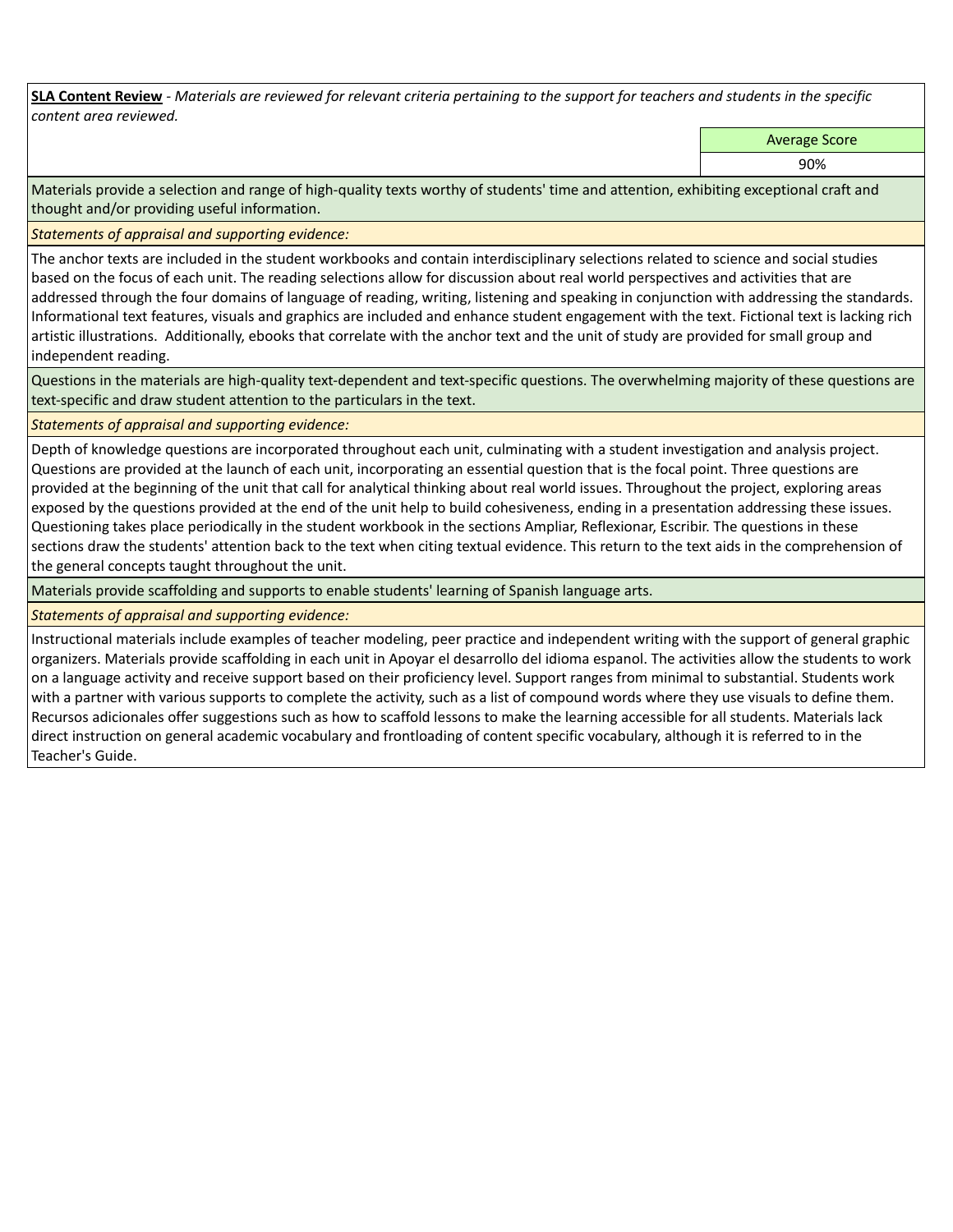**All Content Review** *- Materials are reviewed for relevant criteria pertaining to the support for teachers and students in the material regarding the progression of the standards, lesson structure, pacing, assessment, individual learners and cultural relevance.*

Average Score

76%

Materials are coherent and consistent with the standards that all students should study in order to be college and career ready.

*Statements of appraisal and supporting evidence:*

Materials are aligned with NM standards throughout the curriculum. College and career readiness is evident in the variety of complex informational text, which students read closely to make inferences and draw conclusions based on textual evidence. There are activities where the students are asked to focus on real world issues, but no direct instruction related to career readiness is presented in the units. Activities involving technology are included at the end of each unit, such as the research and analysis project. Technology is also used to access the publisher's website Benchmark Universe and the online resources such as small group texts.

Materials are well designed and take into account effective lesson structure and pacing.

*Statements of appraisal and supporting evidence:*

Materials provide support for lesson structure and pacing in each unit. In Estrategias y destrezas, the strategies and skills that will be the focus are listed. Language objectives are also listed at the beginning of the unit, and show where they are repeated throughout the unit. The unit is organized in weekly components and then into daily lessons. Daily lessons are divided into specific time intervals. Although there is a separate document with Common Core Standard correlation, there is no direct citation of standards in the teacher's guide scope and sequence.

Materials support teacher planning, learning, and understanding of the standards.

*Statements of appraisal and supporting evidence:*

The materials support teachers in the planning and instruction of each unit with an overview of resources, strategies and skills. Guidance related to the standards includes "Estrategias y destrezas de la unidad," "Essential Questions," suggested language objectives and intervention resources. Teachers can find an online resource which correlates NM standards to the activities. The inside cover of each texto para la lectura atenta includes the objectives for the unit.

Materials offer teachers resources and tools to collect ongoing data about student progress on the standards.

*Statements of appraisal and supporting evidence:*

The materials offer a variety of resources for assessing student progress through the online platform and Teacher's Edition. These include pruebas de unidad y pruebas semanales, evaluaciones periodicas and rubrics for short answer and writing prompts of the various genres of argumentative, narrative and informative. Rubrics are also available for students to self assess their participation on proyectos de investigación. Assessments for "Destrezas fundamentales" provide administration and scoring guides. The teacher's guide includes informal assessment ideas for use during the lesson and strategies to address students who struggle. Assessment options are not available for linguistically/culturally diverse or advanced learners. Tools are not available for collecting and keeping record of ongoing student data.

Materials support effective use of technology to enhance student learning.

*Statements of appraisal and supporting evidence:*

Digital materials are accessible and available in Benchmark Universe. The text materials effectively use technology to support student mastery of media literacy skills by providing the reading material online with audio and annotation features. Students have the option to take E-assessments in which they utilize various media tools, including line reader and highlighter. At the end of each unit students are asked to complete un proyecto de investigación, in which they have an option board for product outcomes, including powerpoint slides or online presentation but teachers would be responsible for modeling and teaching the product outcomes to fully meet this criteria.

Materials can be easily customized for individual learners.

*Statements of appraisal and supporting evidence:* 

Accommodations and modifications are embedded at the end of each Sistema de Recursos para los maestros in the form of an article. Each lesson contains additional Spanish language support in the form of sentence and question frames. There are multiple online small group texts of various reading levels that can be assigned to individual learners. Teacher creativity in the form of vocabulary development and scaffolded graphic organizers and student self-monitoring for comprehension are needed for materials to fully meet the criteria.

Materials give all students extensive opportunities and support to explore key concepts.

*Statements of appraisal and supporting evidence:*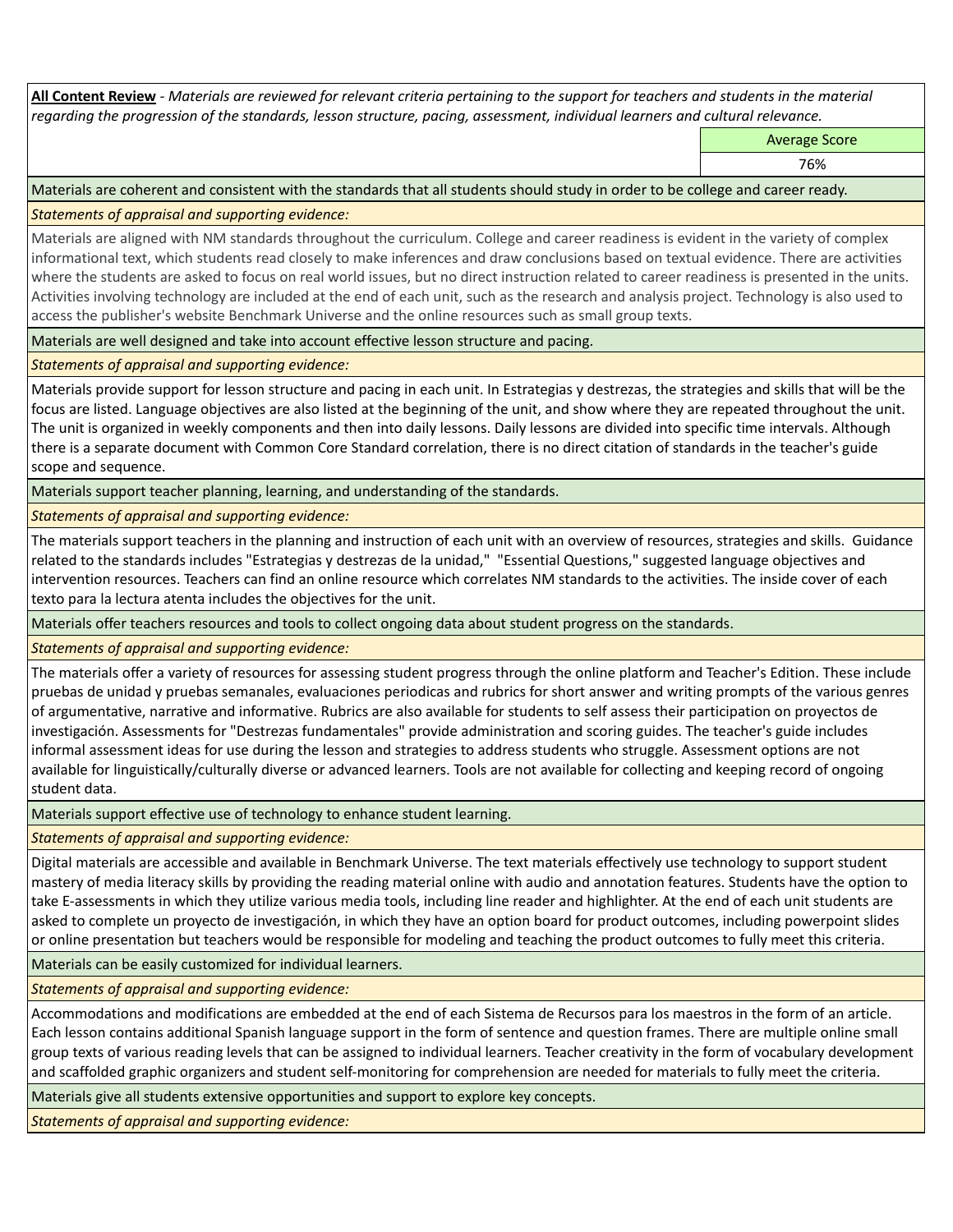All students are given opportunities to explore understanding of key concepts through discussions, "conversaciones constructivas," on the Essential Questions," and "Proyecto de investigacion y analisis". The materials provide multiple exposures to the reading selections through daily mini lessons and provide compare and contrast written response exercises at the end of each "textos para la lectura atenta." Students can explore key concepts in home school connection and leveled readers. However, students do not have the opportunity to explore key concepts in relation to prior knowledge or experiences.

Materials take into account cultural perspectives.

## *Statements of appraisal and supporting evidence:*

The materials address limited cultural perspectives of Hispanics and Native Americans in three titles. which lack student questioning regarding the analysis of diverse perspectives and how these cultural traditions and heritages are reflected in modern society. The materials represent cultural diversity in one Asian informational text on economy, European perspectives in history and science, and South American poets as well as authors from Spain. There is a lack of authentic Native American and Hispanic literature and breadth of cultural literature, perspective, text-to-text, and text-to-self connections to fully meet New Mexico standards.

Materials include a culturally responsive lens.

*Statements of appraisal and supporting evidence:*

The materials address a small selection of culturally diverse texts, including Indian, African-American, Asian, Hispanic and Native American selections. Materials provide little to no opportunities for students to connect their culture and personal experience to the material in a meaningful way. In addition, much of the culturally diverse literature is only available online and is not incorporated into core instruction. Teacher guides and support materials do not provide information regarding strategic groupings of students for various purposes, providing students with culturally responsive routines for engagement or specific collaborative roles and activities to meet the criteria of a culturally responsive curriculum.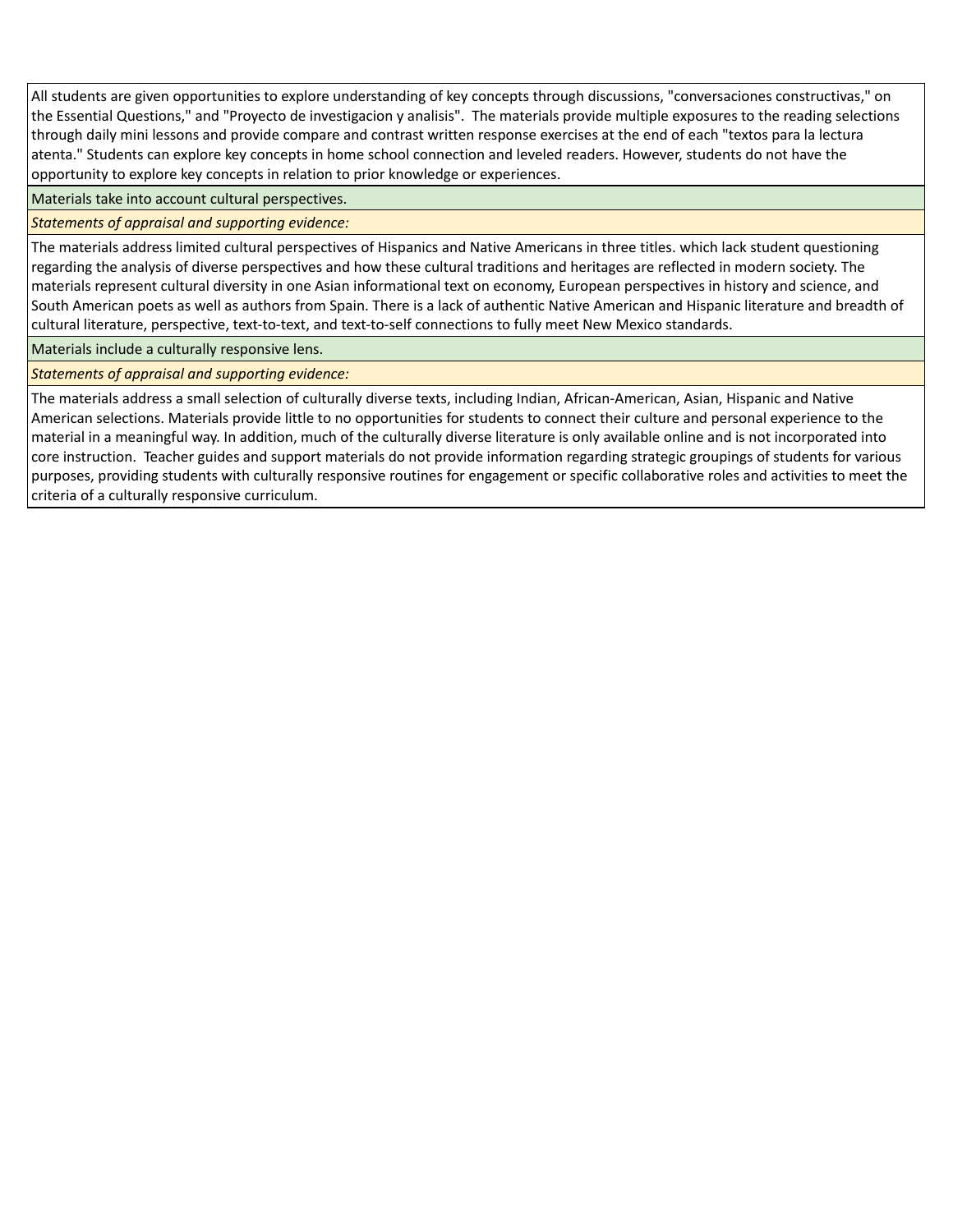**Reviewers' Professional Summation** *- These materials are reviewed by Level II and Level III educators from across New Mexico. The reviewers have brought their knowledge, experience and expertise into the review of these materials. They offer here their individual summary of the material as a whole.*

Reviewer #: 79

*Background and experience:*

I am a Level III Native New Mexican teacher with 25 years of experience in teaching and curriculum design in a variety of bilingual settings, grades Pre-K through 12. I have a Bachelor's degree in Bilingual Education and a Master's degree in Secondary education with teaching endorsements in TESOL, English Language Arts, Spanish Language Arts and World Languages.

## *Professional summary of material:*

These instructional materials provide a wide range of text complexity in multiple genres and formats, including poetry, informational text, plays and fiction, both realistic, historical and mythological. Students have access to reading, listening and interacting with online print materials; opportunities for technology based writing are limited. The teacher guide maintains consistent reference and questioning regarding content standards; however, student materials lack diverse general academic vocabulary and explanations of the standard for student repeated exposure. For example, although the standard may be to analyze the development of a specific character, the student book instructs students to highlight key details. Another example i, for the standard of using connotation and denotation for vocabulary acquisition, students are instructed to use strategies to determine the meaning of unknown words. Objectives are more specific in the inside cover of the students book but are not referred to throughout the unit in the student material. The lessons are teacher guided, although opportunities for student discussions are included. Videos at the beginning of each unit and embedded critical conversations provide students opportunities to develop speaking and listening skills. Each unit includes focused writing lessons in week three, although there is a lack of choice in student writing prompts that connect to cultural experiences. Graphic organizer formats for organization of writing and cloze reading are limited. Materials expose students to various cultures throughout the world but lack state or local authentic texts, authors, illustrators.

### Reviewer #: 80

## *Background and experience:*

I am Level II teacher with 19 years experience ranging from Kinder through 12th grade. I obtained my Bachelor's Degree from New Mexico Highlands University in Elementary Education with a minor in Spanish. I have endorsements in TESOL, Modern and Classical Languages, Bilingual Education and Reading.

*Professional summary of material:*

The Benchmark Adelante material is of good quality and has significant cultural relevance. The textbook provides the appropriate level of resources for hispanohablantes and for students learning the language of Spanish. The book is appropriately sequenced, provides relevant information for students to learn at different levels and is sufficiently varied to meet the diverse learning needs of all students.

Reviewer #: 81

*Background and experience:*

I am a Level III teacher in southern New Mexico with 28 years experience teaching in a dual language setting. I was an Instructional coach with two years experience in training 1st, 2nd, and 3rd year teachers. My teaching experience includes 4th grade through 12th grade, but mainly as a 6th grade teacher at an intermediate school. I obtained a Bachelor's degree in Secondary Education with teaching endorsements in World Languages, TESOL, Bilingual Education and Social Studies. My Master's degree is in Curriculum and Instruction with an emphasis in TESOL.

*Professional summary of material:*